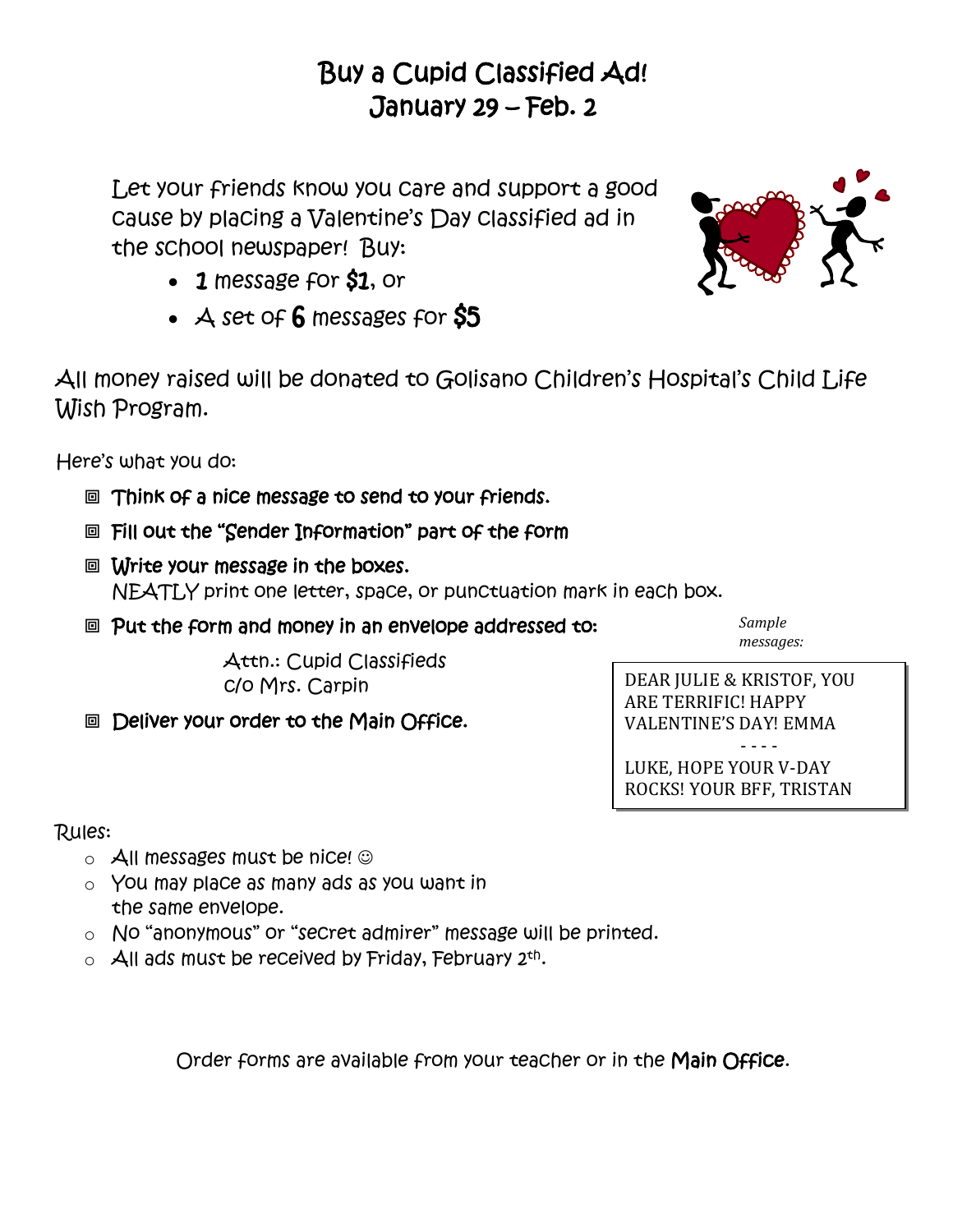# Cupid Classifieds

Sender Information:

First Name: Last Name: Teacher:

- Messages are \$1 each, or you can buy a set of 6 messages for \$5
- Place messages and money in an envelope and send to: "Cupid Classifieds" c/o Mrs. Carpin
- Purchase by Friday, Feb. 2

Message (please print, one letter, space, or punctuation mark per square):

| $\vert 1 \vert$ |  |  |  |  | $\overline{0}$ | $\sqrt{1}$ |  |  |  |  | $0 \quad 1$ | $2 \mid 3 \mid$ | $\overline{2}$<br>$\overline{4}$ |
|-----------------|--|--|--|--|----------------|------------|--|--|--|--|-------------|-----------------|----------------------------------|
|                 |  |  |  |  |                |            |  |  |  |  |             |                 |                                  |
|                 |  |  |  |  |                |            |  |  |  |  |             |                 |                                  |
|                 |  |  |  |  |                |            |  |  |  |  |             |                 |                                  |

Message #1

#### Message #2

| 234567890 |  |  |  |  | $1$ 2 3 4 5 6 7 8 9 0 1 2 |  |  |  |  |  | 3 <sup>2</sup> | <sup>2</sup><br>$\overline{4}$ |
|-----------|--|--|--|--|---------------------------|--|--|--|--|--|----------------|--------------------------------|
|           |  |  |  |  |                           |  |  |  |  |  |                |                                |
|           |  |  |  |  |                           |  |  |  |  |  |                |                                |
|           |  |  |  |  |                           |  |  |  |  |  |                |                                |
|           |  |  |  |  |                           |  |  |  |  |  |                |                                |